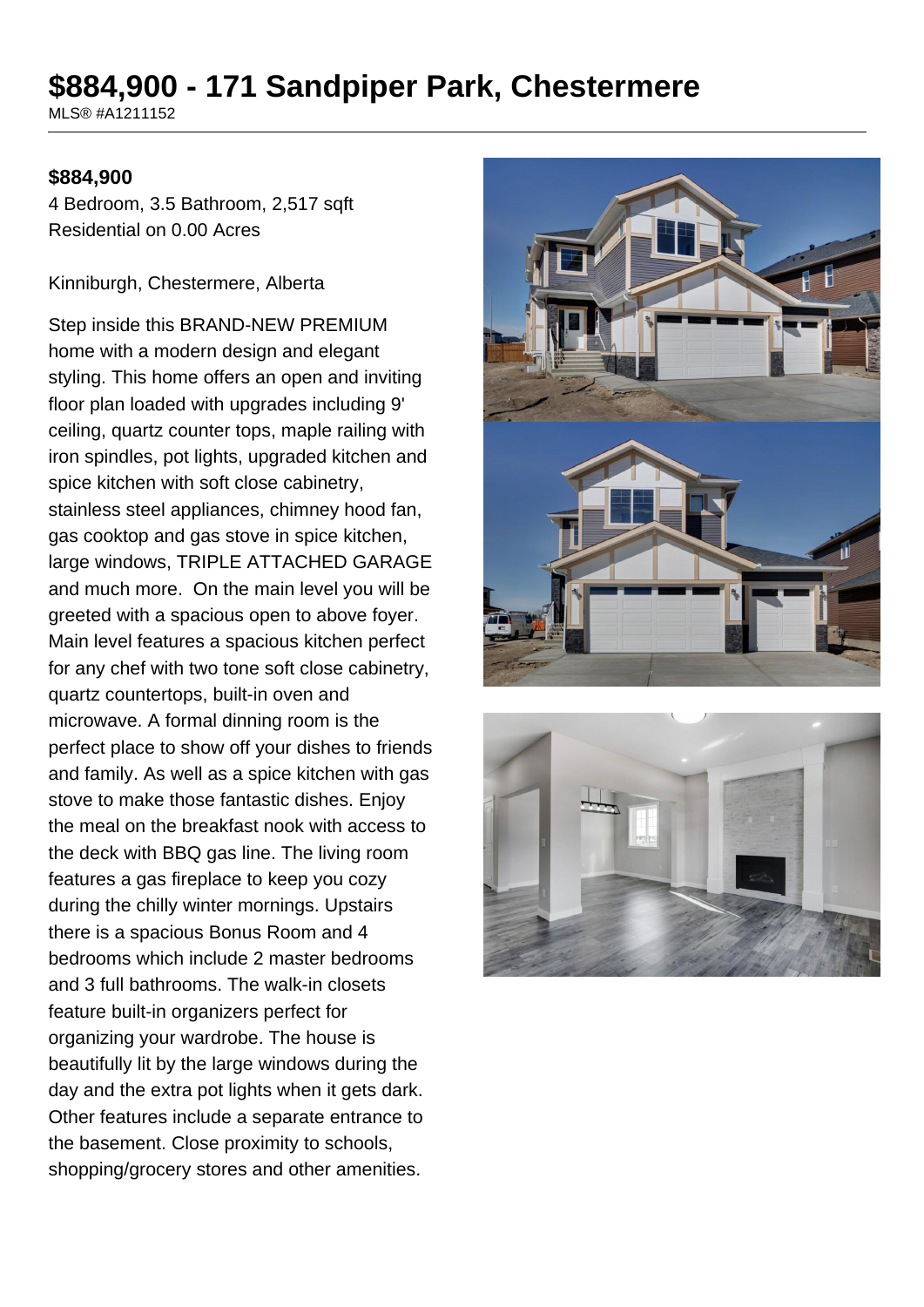Built in 2021

## **Essential Information**

| MLS@#                 | A1211152    |
|-----------------------|-------------|
| Price                 | \$884,900   |
| Bedrooms              | 4           |
| <b>Bathrooms</b>      | 3.5         |
| Full Baths            | 3           |
| Half Baths            | 1           |
| <b>Square Footage</b> | 2,517       |
| Lot SQFT              | 5,975       |
| <b>Year Built</b>     | 2021        |
| <b>Type</b>           | Residential |
| Sub-Type              | Detached    |
| <b>Style</b>          | 2 Storey    |
| Status                | Active      |

## **Community Information**

| <b>Address</b>     | 171 Sandpiper Park |
|--------------------|--------------------|
| Subdivision        | Kinniburgh         |
| City               | Chestermere        |
| Province           | Alberta            |
| <b>Postal Code</b> | <b>T1X 1Y8</b>     |

## **Amenities**

| <b>Parking Spaces</b> |                        |
|-----------------------|------------------------|
| Parking               | Double Garage Attached |
| # of Garages          | 2                      |

## **Interior**

| Goods Included  | Kitchen Island, No Animal Home, No Smoking Home, Walk-In Closet(s),<br>Tray Ceiling(s)            |
|-----------------|---------------------------------------------------------------------------------------------------|
| Appliances      | Built-In Oven, Dishwasher, Garage Control(s), Gas Cooktop, Gas Stove,<br>Range Hood, Refrigerator |
| Heating         | <b>Forced Air</b>                                                                                 |
| Cooling         | <b>None</b>                                                                                       |
| Has Basement    | Yes                                                                                               |
| Fireplace       | Yes                                                                                               |
| # of Fireplaces |                                                                                                   |